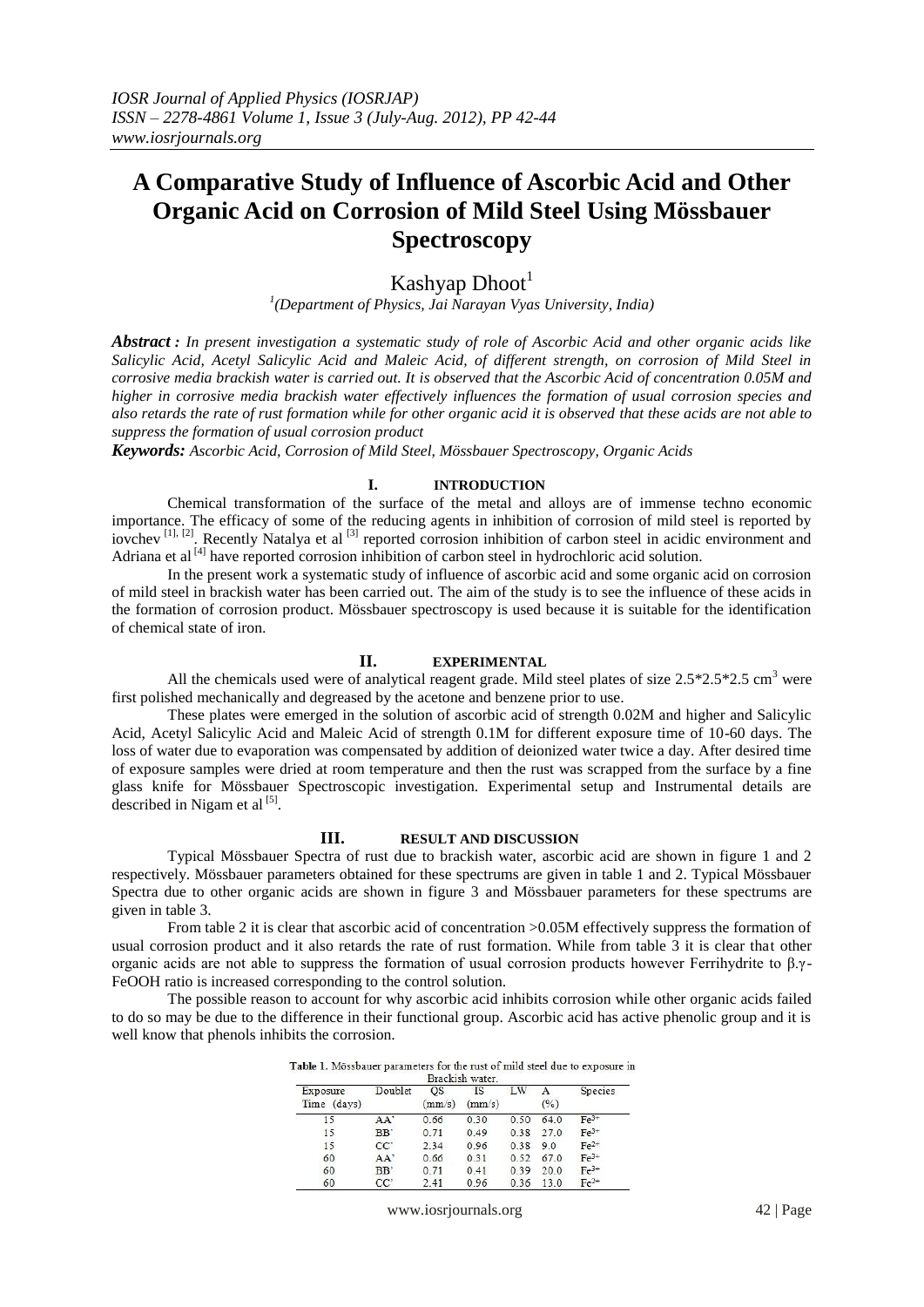| A Comparative Study Of Influence Of Ascorbic Acid And Other Organic Acid On Corrosion Of Mild |  |
|-----------------------------------------------------------------------------------------------|--|
|-----------------------------------------------------------------------------------------------|--|

| Exposure | Concentration of          | Doublet | QS            | IS              | LW   | A      | Species                              |
|----------|---------------------------|---------|---------------|-----------------|------|--------|--------------------------------------|
| Time     | ascorbic $\text{acid}(M)$ |         | $\text{mm/s}$ | $\text{(mm/s)}$ |      | $(\%)$ |                                      |
| 15       | 0.02                      | AA'     | 0.87          | 0.38            | 0.49 | 69.0   | Ferrihydrite                         |
| 15       | 0.02                      | BB'     | 0.50          | 0.37            | 0.35 | 25.0   | $β, γ$ -FeOOH                        |
| 15       | 0.02                      | CC'     | 2.27          | 0.90            | 0.34 | 6.0    | FeCl <sub>2</sub> .4H <sub>2</sub> O |
| 15       | 0.05                      | AA'     | 0.90          | 0.34            | 0.36 | 12.0   | Ferrihydrite                         |
| 15       | 0.05                      | DD'     | 1.71          | 1.21            | 0.30 | 88.0   | $\overline{\mathcal{L}}$             |
| 60       | 0.02                      | AA'     | 1.03          | 0.38            | 0.37 | 18.0   | Ferrihydrite                         |
| 60       | 0.02                      | BB'     | 0.62          | 0.37            | 0.51 | 71.0   | $β, γ$ -FeOOH                        |
| 60       | 0.02                      | CC'     | 2.26          | 0.91            | 0.36 | 11.0   | FeCl <sub>2</sub> .4H <sub>2</sub> O |
| 60       | 0.05                      | BB'     | 0.60          | 0.33            | 0.52 | 67.0   | $\beta$ , $\gamma$ -FeOOH            |
| 60       | 0.05                      | DD'     | 1.74          | 1.16            | 0.33 | 33.0   | 9                                    |
| 60       | 0.1                       | BB'     | 0.58          | 0.18            | 0.30 | 10.0   | $β, γ$ -FeOOH                        |
| 60       | 0.1                       | DD'     | 1.73          | 1.21            | 0.35 | 90.0   | ?                                    |
| 60       | 0.5                       | DD'     | 1.72          | 1.21            | 0.34 | 100.0  | $\gamma$                             |

**Table 2.** Mössbauer parameters for the rust of mild steel due to exposure in brackish water containing ascorbic acid.

Table 3. Mössbauer parameters for the rust of mild steel due to exposure in brackish water containing organic acid of concentration 0.1M.

| Exposure   | Name of organic         | Doublet | QS     | <b>IS</b> | LW   | A    | <b>Species</b> |
|------------|-------------------------|---------|--------|-----------|------|------|----------------|
| Time(days) | acid                    |         | (mm/s) | (mm/s)    |      | (% ) |                |
| 20         | Salicylic               | AA'     | 0.57   | 0.35      | 0.39 | 49.0 | $β, γ$ -FeOOH  |
|            |                         | BB'     | 0.99   | 0.35      | 0.44 | 51.0 | Ferrihydrite   |
| 30         | Salicylic               | AA'     | 0.63   | 0.35      | 0.40 | 68.0 | $β, γ$ -FeOOH  |
|            |                         | BB'     | 1.04   | 0.36      | 0.41 | 32.0 | Ferrihydrite   |
| 20         | <b>Acetyl Salicylic</b> | AA'     | 0.58   | 0.35      | 0.38 | 65.0 | $β, γ$ -FeOOH  |
|            |                         | BB'     | 1.02   | 0.34      | 0.39 | 35.0 | Ferrihydrite   |
| 30         | <b>Acetyl Salicylic</b> | AA'     | 0.54   | 0.35      | 0.36 | 45.0 | $β, γ$ -FeOOH  |
|            |                         | BB'     | 0.94   | 0.34      | 0.50 | 55.0 | Ferrihydrite   |
| 10         | Maleic                  | AA'     | 0.56   | 0.35      | 0.38 | 48.0 | $β, γ$ -FeOOH  |
|            |                         | BB'     | 0.99   | 0.35      | 0.45 | 52.0 | Ferrihydrite   |
| 20         | Maleic                  | AA'     | 0.62   | 0.34      | 0.42 | 72.0 | $β, γ$ -FeOOH  |
|            |                         | BB'     | 1.08   | 0.35      | 0.35 | 28.0 | Ferrihydrite   |
| 30         | Maleic                  | AA'     | 0.64   | 0.36      | 0.42 | 83.0 | $β, γ$ -FeOOH  |
|            |                         | BB'     | 1.15   | 0.37      | 0.30 | 17.0 | Ferrihydrite   |



**Fig. 1.** Mössbauer spectra of rust due to Brackish Water (15Days).